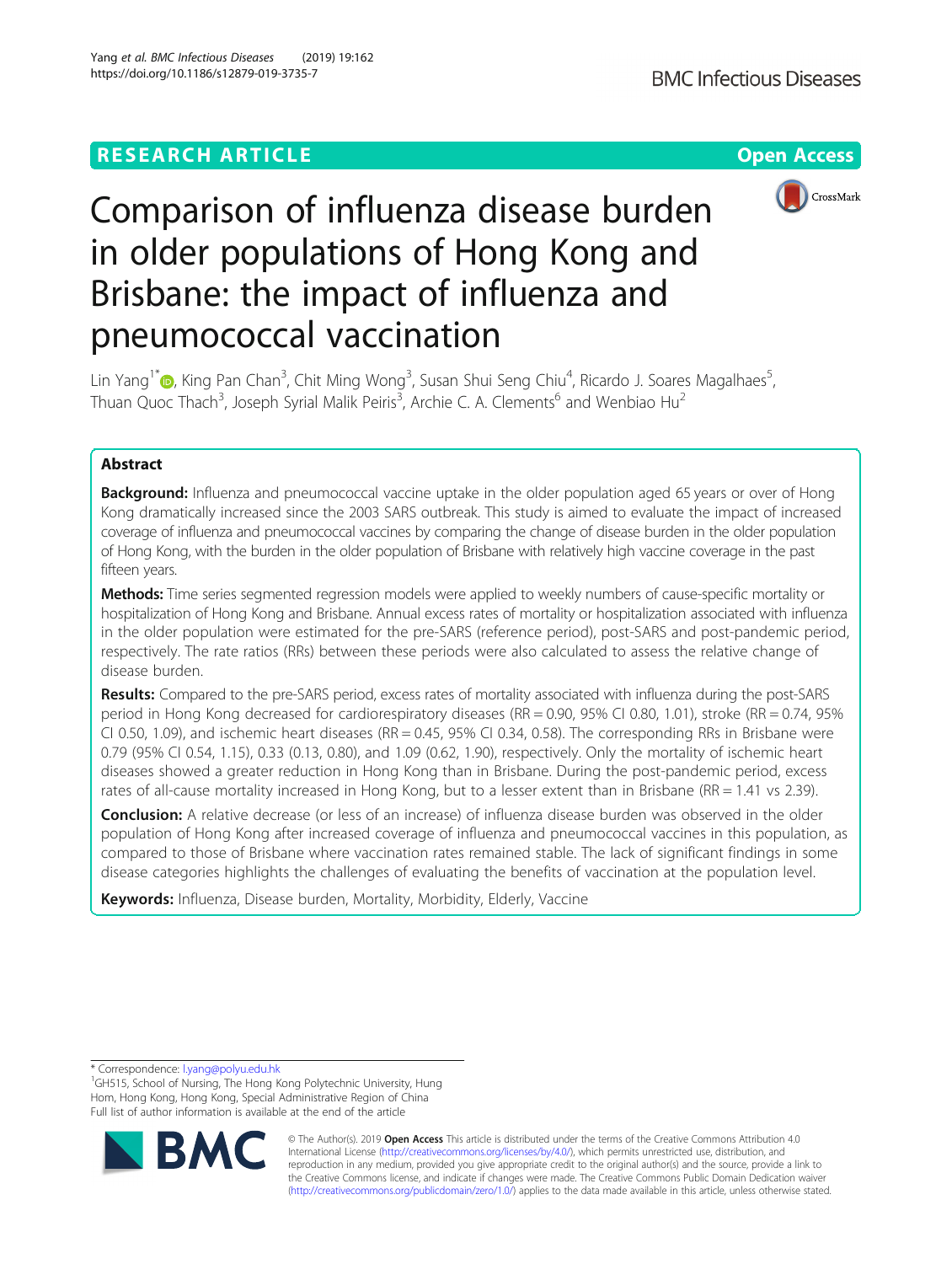# Background

Globally, influenza has been associated with a heavy burden of mortality and morbidity [\[1\]](#page-7-0). Vaccination remains an important strategy to reduce disease severity and virus transmission within the community [[2\]](#page-7-0). Although numerous clinical trials have demonstrated the effectiveness of influenza vaccines in children [[3](#page-7-0)], adults [\[4](#page-7-0)], and healthy elderly people [[5](#page-7-0)], few studies have included high-risk groups particularly the elderly with underlying chronic conditions. A recent systematic review also concluded that influenza vaccine only had a modest effect in preventing influenza infections among community-dwelling elderly people [\[6](#page-7-0)]. Previous cohort or case-control studies reported that vaccine effectiveness was 48% in preventing all-cause mortality [\[7\]](#page-7-0). However, according to a study in the US, < 5% of all-cause mortality was specifically associated with influenza, suggesting that the estimates from the observational studies could have been seriously overestimated [\[8](#page-7-0), [9\]](#page-7-0). Another ecological study conducted in Ontario, Canada also found significant relative reductions in influenza-associated mortality and health care utilization after the introduction of universal vaccination since 2000 in those aged <  $65$  yrs., but not in those aged ≥ $65$  yrs. [\[10](#page-7-0)]. Taken together, available evidence suggests that there is a need to assess the effect of influenza vaccination at the population level, especially for those aged ≥65 years.

Previous studies in Hong Kong have shown that annual vaccination rates for community-dwelling elderly people were less than 3% during the period 2000–2002 [[11\]](#page-7-0), but increased to more than 50% in 2004–2006 [\[12](#page-7-0)]. Since October 2009, a subsidy of HK\$80 (US\$10.30) for annual influenza vaccine and HK\$190 (US\$24.50) for pneumococcal vaccine has been provided to those aged ≥65 years under the Elderly Vaccination Subsidy Scheme. The vaccination rate remained nearly 40% in the elderly in the 2012/13 season [\[13](#page-7-0)]. In Australia, the federal government has been providing free influenza vaccinations for people aged ≥65 years since 1999, and the coverage rates in the older population remained between 70 and 80% during the period of 2002–2006 [\[14\]](#page-7-0). Unlike Hong Kong, where the SARS outbreak and a new subsidy program greatly increased influenza and pneumococcal vaccine coverage among the older population, Brisbane has had a relatively stable vaccination rate for both vaccines since 2000. Here we hypothesize that if influenza vaccine was effective in older people, the dramatically increased uptake among the older population of Hong Kong since SARS could have resulted in a reduced influenza disease burden. We expect such a reduction to be larger than in Brisbane, where uptake of the vaccine has remained stable among the community dwelling elderly people. Further decrease in disease burden of influenza could have occurred after 2009, as the increased uptake of pneumococcal vaccines in the older population could have reduced the risk of secondary bacterial pneumonia after influenza infections.

# **Methods**

# Study population

Hong Kong is located at a latitude of 22°N, with a population of 6.9 million in 2006 residing in an area of  $1104 \mathrm{km}^2$ . Brisbane is located at a latitude of 27°S, with a population of 1.8 million in 2006 and a territory of 1360 km<sup>2</sup>. Both Hong Kong and Brisbane have a subtropical climate, with average temperatures of 27 °C and 20 °C, and relative humidity of 80 and 60%, respectively. In terms of socioeconomic conditions, both are developed cities with a comparable Gross Domestic Product per capita (\$31,514 in Hong Kong vs. \$55,671 in Australia in 2010) [[15](#page-7-0)]. During the study period, the percentage of the population aged ≥65 years was 12.5% in Hong Kong and 11.6% in Brisbane. Virology data, death registry data, hospital admission, and meteorological data during the study period of 2001 to 2012 were obtained from difference data sources of Hong Kong and Brisbane, respectively. The detailed information is provided in Additional file [1](#page-6-0): Appendix 1.

#### Study period

In Hong Kong, seasonal influenza peaks during January – March and June – July, whereas in Australia the peak usually occurs in August – October (Fig. [1](#page-2-0)). Given that seasonal influenza peaks at different times in these two cites, we defined annual study period as January – December in Hong Kong and May – April of next year in Brisbane. These periods begin three months after the usual launch dates for the annual seasonal influenza vaccination campaigns (March in Brisbane and September in Hong Kong), which shall allow for a valid assessment of the vaccination effectiveness. The whole study period was divided into the pre-SARS, SARS, post-SARS, influenza pandemic and post-pandemic periods. The pre-SARS period in Hong Kong was featured with a much lower vaccination rate in the older population compared to the post-SARS and post-pandemic periods, whereas the vaccination rate in the older population of Brisbane was stable across these periods. The burden during the SARS and pandemic periods was not presented, as this was highly affected by different control measures adopted by the health authorities of Hong Kong and Brisbane. The cut-off dates for these periods in Hong Kong and Brisbane are listed in Additional file [1:](#page-6-0) Appendix 2.

# Statistical analysis

We constructed time series segmented regression models to estimate cause-specific mortality or hospitalization risks associated with influenza in the older population during the pre-SARS, post-SARS, and post-pandemic periods for Hong Kong and Brisbane. The proxy variable for influenza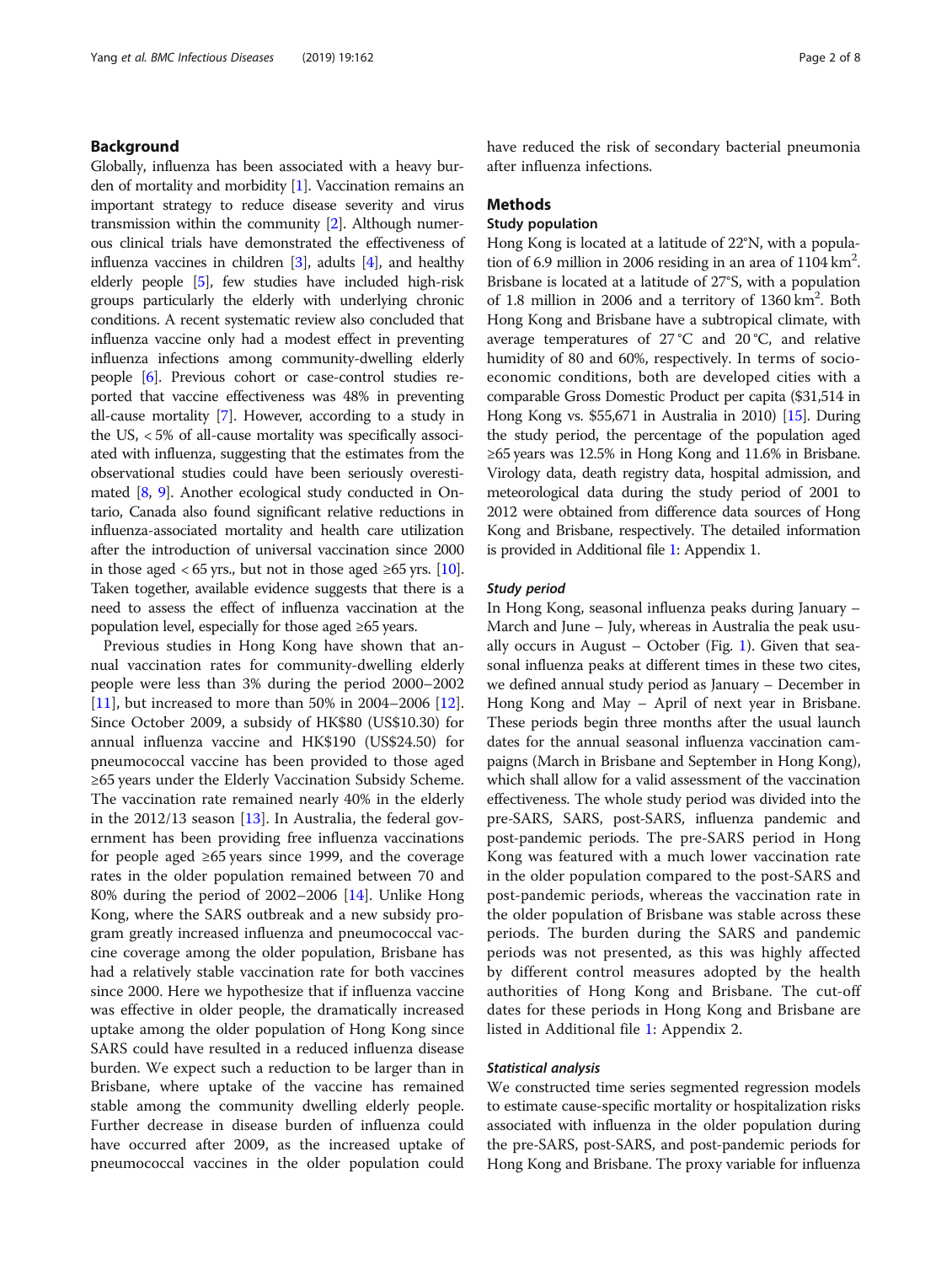<span id="page-2-0"></span>

in the model was the percentage of specimens that tested positive for influenza each week out of annual total number in each city. The reason why we decided to use annual percentage instead of weekly proportion used in our previous studies is that total numbers of specimens were not available in Brisbane during the whole study period. We added seasonal trends, temperature, humidity, and other respiratory viruses to the model as covariates to estimate influenza-associated excess risks. Dummy variables for the pre-SARS, post-SARS, and post-pandemic periods, together with the interaction terms between these period dummies and the virus activity variables, were also added to test the statistical differences in risk estimates between the different periods, respectively for Hong Kong and Brisbane.

The best-fit models were chosen by the minimal generalized cross-validation (GCV), according to our previous study [\[16\]](#page-7-0). Baseline rates of cause-specific mortality and hospitalizations associated with influenza were calculated for different periods by setting the virus proxy to zero and the corresponding period dummy to one (other dummies were simultaneously set to zero). We first estimated excess numbers by subtracting baseline rates from the observed data, and calculated excess rates (ER) by dividing the excess numbers with age-specific population size.

We calculated the 95% confidence interval (CI) of ER by bootstrapping 1000 times. Because the periods were of different lengths, annual excess rates (AER) of mortality (or hospitalizations) were calculated to facilitate comparisons

between different periods. For each disease category, the rate ratios (RRs) of post-SARS (or post-pandemic) versus pre-SARS were derived by dividing annual excess rates during the post-SARS (or post-pandemic) period with those of the pre-SARS period (as reference):

RR = AER (post-SARS) / AER (pre-SARS).

Since the pre-SARS period was treated as the reference period in this study, hereafter the post-SARS RR refers to the risk ratio of mortality or hospitalization in the post-SARS period relative to those in the pre-SARS period. Similarly, the post-pandemic RR refers to the risk ratio of mortality or hospitalization in the post-pandemic period relative to those in the pre-SARS period. The 95% CI and p-value of RR were derived from a normal approximation of their logarithmic transformations [\[17\]](#page-7-0).

We also conducted a subset analysis by using the data of influenza peak seasons only. The influenza season was defined as January to July in Hong Kong, and May to November in Brisbane. We conducted another subset analysis by excluding the data for the mismatched years (2003, 2004, and 2008 in this study).

All of the analyses were conducted in R software version 2.5.1. The significance level was set to 0.05 for all analyses.

# Results

During the study period, there were around 860,000 and 112,000 people older than 65 years living in Hong Kong and Brisbane, respectively (Tables [1](#page-3-0) and [2](#page-4-0)). Compared to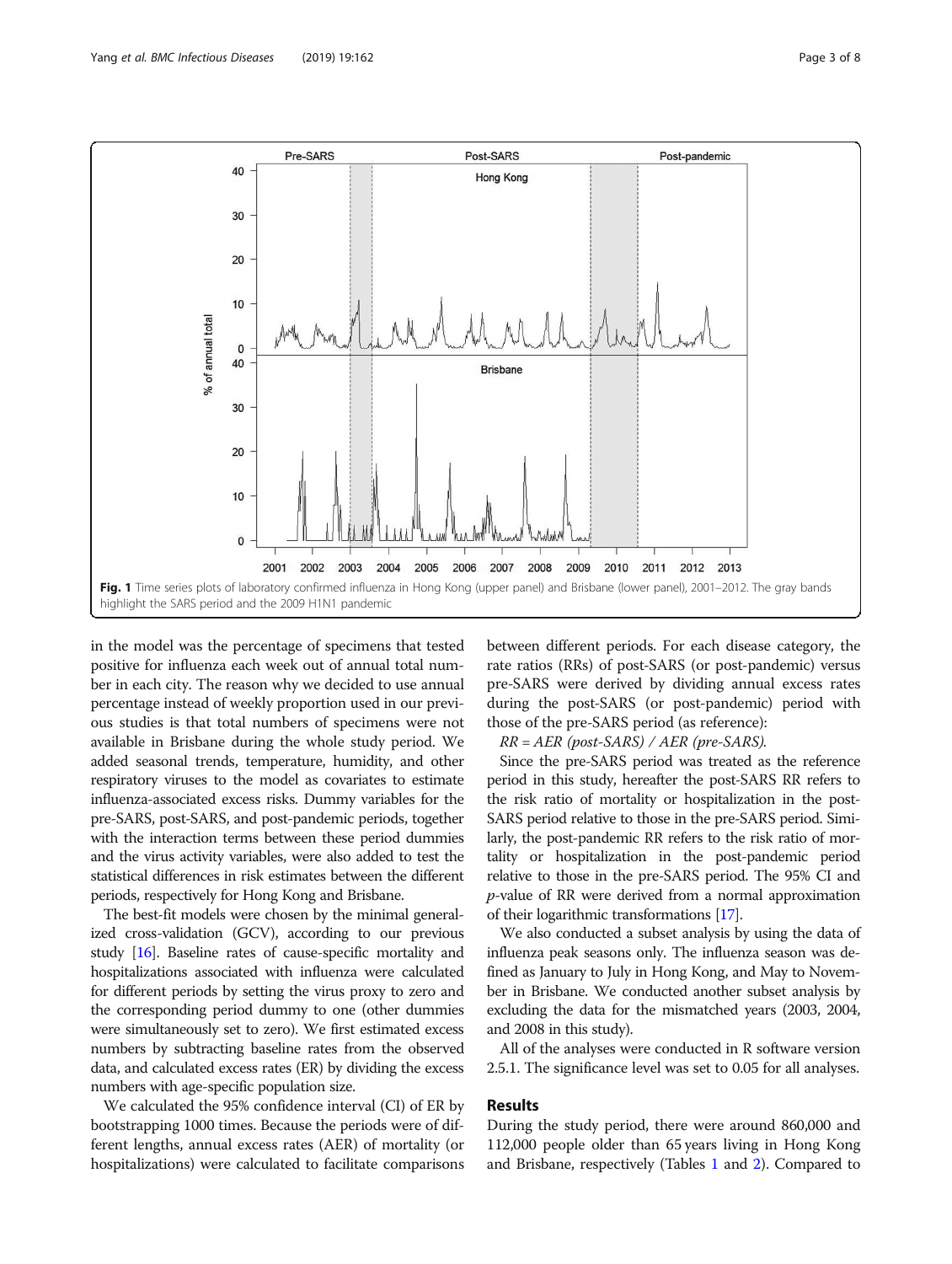|                                     | Whole period |           |                |       | Pre-SARS |           |                |       | Post-SARS |           |                |       | Post-pandemic |           |          |       |
|-------------------------------------|--------------|-----------|----------------|-------|----------|-----------|----------------|-------|-----------|-----------|----------------|-------|---------------|-----------|----------|-------|
|                                     | Mean         | <b>SD</b> | Min.           | Max   | Mean     | <b>SD</b> | Min.           | Max   | Mean      | <b>SD</b> | Min.           | Max   | Mean          | <b>SD</b> | Min.     | Max   |
| Elderly population (per 1000)       | 860.4        | 65.5      | 753.3          | 980.3 | 765.2    | 12        | 753.3          | 777.1 | 850.6     | 28.8      | 795.4          | 898.6 | 953.5         | 24        | 918.5    | 980.3 |
| Weekly death no. (n)                |              |           |                |       |          |           |                |       |           |           |                |       |               |           |          |       |
| All-causes                          | 572.5        | 86.6      | 406            | 869   | 488.6    | 49.5      | 406            | 624   | 569.5     | 76.3      | 415            | 869   | 630.8         | 85.3      | 484      | 869   |
| CRD                                 | 290.7        | 58.8      | 179            | 522   | 240.5    | 35.8      | 179            | 351   | 291.4     | 54.5      | 194            | 522   | 321.3         | 60.9      | 234      | 503   |
| <b>P&amp;I</b>                      | 85.3         | 28        | 36             | 190   | 55.1     | 9.6       | 36             | 98    | 80.8      | 21        | 41             | 186   | 115.9         | 25.4      | 71       | 190   |
| COPD                                | 36           | 9.6       | 12             | 67    | 37       | 9.3       | 19             | 64    | 36.2      | 9.7       | 12             | 65    | 34.2          | 9.4       | 19       | 67    |
| Stroke                              | 55.6         | 10.9      | 30             | 92    | 52.8     | 10.6      | 32             | 81    | 57.4      | 10.8      | 30             | 92    | 52.8          | 10.6      | 30       | 84    |
| <b>IHD</b>                          | 64.1         | 15.4      | 34             | 129   | 53       | 10.8      | 34             | 82    | 66.2      | 15.1      | 37             | 129   | 66.4          | 15.7      | 35       | 120   |
| Accidents                           | 10.7         | 3.7       | $\overline{2}$ | 23    | 10.2     | 3.7       | $\overline{2}$ | 20    | 10.8      | 3.8       | 3              | 23    | 10.2          | 3.4       | 4        | 20    |
| Weekly hospitalization no. (n)      |              |           |                |       |          |           |                |       |           |           |                |       |               |           |          |       |
| CRD                                 | 3542.5       | 958.5     | 1704           | 6340  | 3196.9   | 283.2     | 2535           | 3945  | 2965.3    | 445.4     | 2260           | 4566  | 4858.7        | 485.1     | 3906     | 6079  |
| <b>P&amp;I</b>                      | 597.9        | 306.7     | 98             | 1497  | 177      | 34        | 111            | 256   | 592.7     | 187.8     | 124            | 1200  | 930.5         | 199.6     | 673      | 1497  |
| COPD                                | 687.8        | 168.6     | 285            | 1188  | 767.3    | 104.4     | 576            | 1040  | 596.2     | 112.4     | 387            | 1048  | 815.9         | 147.6     | 573      | 1188  |
| Stroke                              | 635.3        | 211.6     | 329            | 1254  | 611.5    | 60.1      | 471            | 750   | 479.9     | 79.8      | 334            | 766   | 917.7         | 92.5      | 723      | 1166  |
| <b>IHD</b>                          | 659.4        | 225.1     | 257            | 1368  | 583.7    | 63        | 471            | 718   | 516.3     | 90.1      | 374            | 866   | 958.4         | 109.7     | 711      | 1279  |
| Accidents                           | 493.2        | 115.4     | 267            | 845   | 430.6    | 39.3      | 354            | 547   | 434       | 61.8      | 325            | 634   | 656.8         | 55.1      | 549      | 845   |
| Weekly positive specimens (n)       | 19.8         | 32.8      | 0              | 310   | 11.8     | 9.7       | $\mathbf{0}$   | 41    | 13.6      | 15.8      | $\circ$        | 93    | 23.9          | 30.9      | $\Omega$ | 157   |
| Weekly positive percentage<br>(9/6) | 1.9          | 2.2       | 0              | 14.9  | 1.9      | 1.5       | 0              | 5.6   | 1.7       | 2         | $\overline{0}$ | 11.5  | 2.1           | 2.7       | 0        | 14.9  |
| Temperature (°C)                    | 23.5         | 4.9       | 11.4           | 30.5  | 23.8     | 4.5       | 14.1           | 30.2  | 23.2      | 4.8       | 11.4           | 30.5  | 23.4          | 5.2       | 12.3     | 30.1  |
| Relative Humidity (%)               | 78.3         | 7.8       | 51             | 93.7  | 78.5     | 7.5       | 54.4           | 92    | 77.7      | 8.3       | 51             | 93.6  | 77.9          | 7.5       | 54.9     | 93.7  |

<span id="page-3-0"></span>Table 1 Summary statistics of demographic characteristics, mortality, hospitalization, and virological and meteorological data in Hong Kong in different periods

Note. Weekly positive percentage (%) is defined as the percentage of positive specimens among annual total specimens

Hong Kong, during the study period Brisbane had higher mortality rates for all-cause (81.7 vs 66.5 per 100,000 population), cardiorespiratory diseases (CRD, 42.1 vs 33.8), stroke (9.5 vs 6.5) and ischemic heart diseases (IHD, 17.0 vs 7.5), but a lower rate for pneumonia and influenza (P&I, 2.8 vs 9.9), and a comparable rate for chronic obstructive pulmonary disease (COPD, 3.9 vs 4.2) (Additional file [1](#page-6-0): Appendix 3). All the cause-specific hospitalization rates were much lower in Brisbane than in Hong Kong (233.6 vs 411.7 per 100,000 population for CRD, 21.7 vs 69.5 for P&I, 39.7 vs 79.9 for COPD, 19.4 vs 73.8 for stroke), with the only exception of IHD (65.1 vs 76.6) (Additional file [1](#page-6-0): Appendix 4). Hong Kong and Brisbane have opposite seasonal climate patterns; the former is located in the Northern Hemisphere and the latter in the Southern Hemisphere. Mean temperature and relative humidity of Brisbane were lower than those of Hong Kong (Additional file [1:](#page-6-0) Appendix 5).

Compared to the pre-SARS period, average number of hospitalizations in Hong Kong was lower in the post-SARS period for most disease categories, with the exception of a three-fold increase in P&I hospitalizations. This significant increase is likely due to the change in coding practice after

the SARS outbreak (Table 1). Average number of hospitalizations was higher in the post-pandemic period for all the disease categories. Weekly figures for mortality and hospitalization in Brisbane did not obviously differ across the pre-SARS, post-SARS, and post-pandemic periods (Table [2](#page-4-0)).

Due to negative estimates in the annual excess rates for mortality, the post-SARS RR could not be estimated for IHD hospitalizations in Hong Kong, and P&I mortality, stroke, and IHD hospitalizations in Brisbane. Similarly, the post-pandemic RR could not be estimated for P&I and IHD hospitalization in Hong Kong, and stroke and COPD hospitalization in Brisbane (Additional file [1](#page-6-0): Appendix 6). Influenza-associated all-cause mortality rates were found increased after SARS in Hong Kong (post-SARS vs pre-SARS  $RR = 1.22$ ) but decreased in Brisbane  $(RR = 0.87)$ . The post-SARS COPD mortality increased in both cities (1.04 and 1.03 in Hong Kong and Brisbane, Table [3](#page-5-0)). Decreased excess rates of mortality in Hong Kong were observed for CRD, stroke, and IHD mortality (RR = 0.90 and 0.74), while the corresponding RRs in Brisbane were 0.79 and 0.33, respectively. Only IHD mortality had a greater reduction observed in Hong Kong than in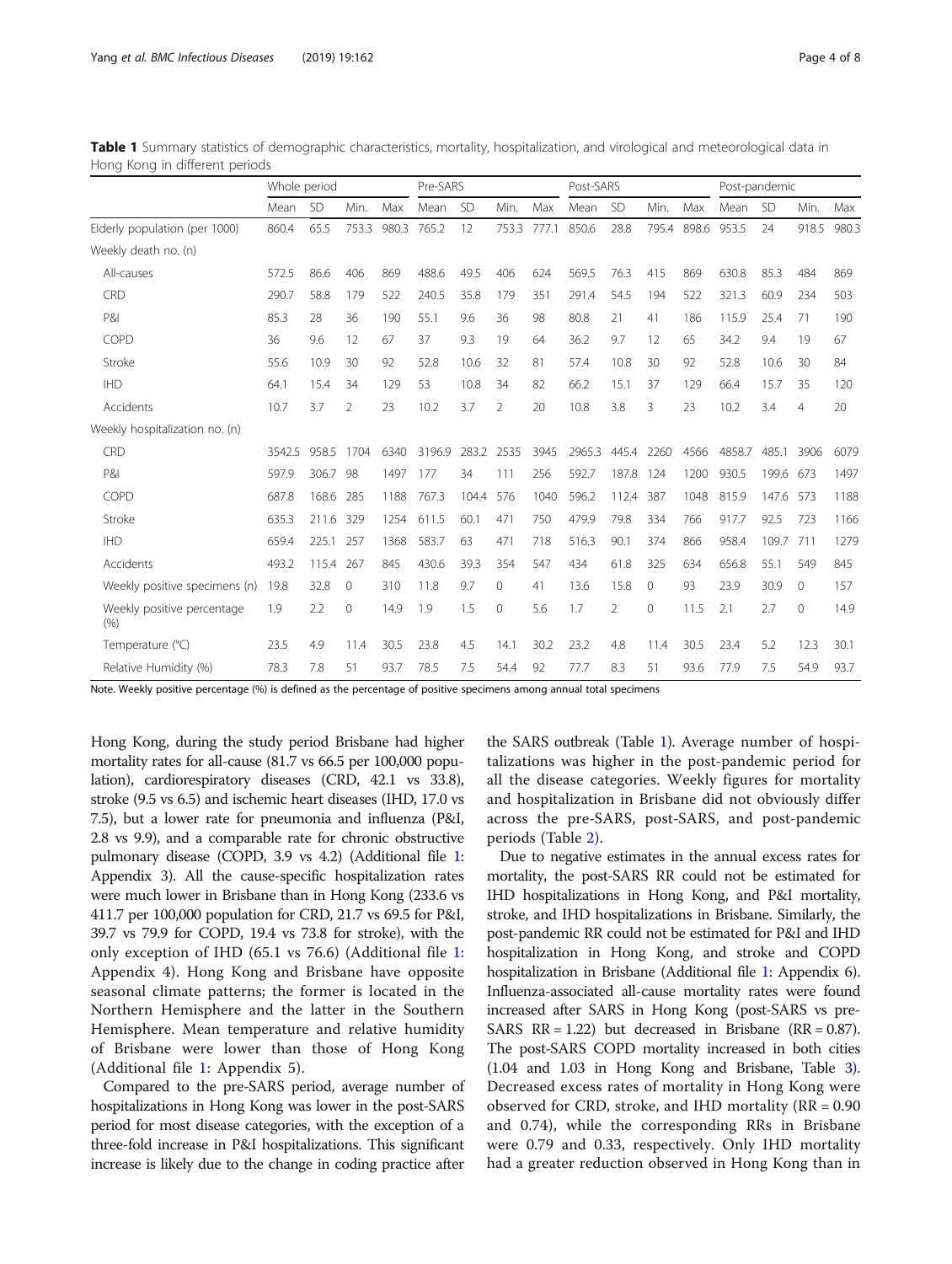|                                | Whole period |                |                |      | Pre-SARS |           |              |       | Post-SARS      |           |              |       | Post-pandemic |           |              |      |
|--------------------------------|--------------|----------------|----------------|------|----------|-----------|--------------|-------|----------------|-----------|--------------|-------|---------------|-----------|--------------|------|
|                                | Mean         | <b>SD</b>      | Min.           | Max. | Mean     | <b>SD</b> | Min.         | Max.  | Mean           | <b>SD</b> | Min.         | Max.  | Mean          | <b>SD</b> | Min.         | Max. |
| Elderly population (per 1000)  | 116.2        | 6.5            | 106.6          | 129  | 107.8    |           | 106.6        | 108.6 | 114            | 2.6       | 110.4        | 119.8 | 126.1         | 2.5       | 122.7        | 129  |
| Weekly death no. (n)           |              |                |                |      |          |           |              |       |                |           |              |       |               |           |              |      |
| All-causes                     | 94.9         | 13.7           | 56             | 142  | 94.6     | 13.9      | 74           | 134   | 95             | 13.6      | 63           | 142   | 95            | 15.5      | 56           | 141  |
| CRD                            | 48.9         | 10.3           | 23             | 85   | 53.6     | 11.4      | 31           | 85    | 50             | 10.1      | 23           | 80    | 43.6          | 9.3       | 26           | 76   |
| <b>P&amp;I</b>                 | 3.2          | $\overline{2}$ | $\mathbf 0$    | 13   | 3.6      | 1.9       | $\mathbf 0$  | 11    | 3.8            | 2.1       | $\mathbf 0$  | 13    | 2.3           | 1.6       | $\mathbf{0}$ | 8    |
| COPD                           | 4.5          | 2.3            | $\mathbf{0}$   | 15   | 4.9      | 2.5       | $\mathbf{0}$ | 11    | 4.3            | 2.3       | $\mathbf 0$  | 15    | 4.7           | 2.3       | $\Omega$     | 12   |
| Stroke                         | 11           | 3.7            | $\overline{2}$ | 29   | 13.6     | 4         | 5            | 29    | 11.1           | 3.6       | 3            | 22    | 9             | 2.9       | 2            | 18   |
| <b>IHD</b>                     | 19.7         | 5.8            | 6              | 45   | 22.4     | 6.3       | 9            | 45    | 20.2           | 5.6       | 6            | 38    | 16.6          | 4.8       | 7            | 35   |
| Weekly hospitalization no. (n) |              |                |                |      |          |           |              |       |                |           |              |       |               |           |              |      |
| <b>CRD</b>                     | 271.4        | 45.7           | 189            | 467  | 266.4    | 44.9      | 193          | 384   | 275.3          | 46.3      | 189          | 467   |               |           |              |      |
| <b>P&amp;I</b>                 | 25.2         | 10.6           | 9              | 65   | 24.7     | 10        | 9            | 51    | 25.9           | 10.8      | 9            | 65    |               |           |              |      |
| COPD                           | 46.1         | 14.8           | 18             | 96   | 45.3     | 14.8      | 18           | 87    | 47.2           | 15.1      | 20           | 96    |               |           |              |      |
| Stroke                         | 22.5         | 5.1            | 9              | 37   | 22.5     | 4.8       | 10           | 36    | 22.6           | 5.2       | 9            | 37    |               |           |              |      |
| <b>IHD</b>                     | 75.7         | 10.3           | 43             | 103  | 78.6     | 9.8       | 57           | 103   | 74.7           | 10.6      | 43           | 102   |               |           |              |      |
| Weekly positive specimens (n)  | 6.1          | 22.1           | $\circ$        | 272  | 0.5      | 0.9       | $\mathbf{0}$ | 5     | 1.6            | 3.5       | $\mathbf{0}$ | 28    | 23.8          | 44.3      |              | 272  |
| Weekly positive percentage (%) | 2            | 3.6            | $\mathbf{0}$   | 35.1 | 2.3      | 4.6       | $\mathbf{0}$ | 20    | $\overline{2}$ | 3.9       | $\mathbf{0}$ | 35.1  | 2.1           | 2.4       | $\Omega$     | 13.2 |
| Temperature (°C)               | 21.2         | 3.7            | 13.4           | 30.4 | 20.8     | 3.8       | 14.3         | 28.4  | 21.6           | 3.7       | 13.5         | 30.4  | 20.9          | 3.5       | 14.1         | 27.8 |
| Relative Humidity (%)          | 57.9         | 8.5            | 32.1           | 90.2 | 54.4     | 7.7       | 36.1         | 73.9  | 57.4           | 8.1       | 32.1         | 79.2  | 60.4          | 9.2       | 36.9         | 90.2 |

<span id="page-4-0"></span>Table 2 Summary statistics of demographic characteristics, mortality, hospitalization, and virological and meteorological data in Brisbane in different periods

Note. Weekly positive percentage (%) is defined as the percentage of positive specimens among annual total specimens

Brisbane ( $RR = 0.45$  vs 1.09). None of  $RR$  estimates for the control disease injuries were significant (data not shown).

Compared to the pre-SARS period, excess rates of CRD hospitalizations in the post-SARS period decreased in Hong Kong, but increased markedly in Brisbane (RR = 0.86 vs 26.82). Influenza-associated hospitalizations for P&I and COPD increased more in Brisbane than in Hong Kong (RR = 3.49 vs 2.79 and 1.33 vs 1.04).

Compared to the pre-SARS period, excess mortality rates increased in Hong Kong for all the disease categories except for IHD, but only all-cause and COPD mortality increased in Brisbane. Difference between Hong Kong and Brisbane was found statistically significant for all-cause and stroke mortality. Annual excess rates of all-cause mortality increased in Hong Kong to a lesser extent than in Brisbane  $(RR = 1.41 \text{ vs } 2.39)$ , whereas an opposite trend was observed for stroke mortality ( $RR = 1.26$  vs 0.29).

Subset analysis with peaks seasons only, or vaccine matched years only, generally derived larger RR estimates (Table [3](#page-5-0)). The estimates for CRD became significantly higher than one, and the Brisbane estimates were much greater than the Hong Kong ones. Many outcomes could not be estimated due to negative values of excess rates.

# Discussion

In this study, we estimated excess rates of mortality or hospitalizations attributable to influenza in different periods (pre-SARS, post-SARS, and post-pandemic) for two subtropical cities Hong Kong and Brisbane. We hypothesized that the influenza disease burden decreased more, or increased less, in Hong Kong than in Brisbane since 2003, because the uptake rate of influenza and pneumococcal vaccines increased more markedly in Hong Kong than in Brisbane during the same period. Kwong et al. [\[10](#page-7-0)] compared the relative change of disease burden in Ontario, where a universal influenza vaccination program was launched, to that in other Canadian provinces without such a policy. They found that influenza-associated mortality fell in Ontario and other provinces, but a larger reduction occurred in Ontario. In this study, we found that excess rates of IHD mortality decreased more from the pre-SARS to the post-SARS period in Hong Kong than in Brisbane, but with regard to the other mortality outcomes, excess rates increased more in Hong Kong. With respect to hospitalization in the post-SARS period, significantly lower excess rates were only found for CRD in Hong Kong. P&I and COPD hospitalization rates increased in both cities, but to a lesser extent in Hong Kong.

Many countries have recommended annual influenza vaccination or providing subsidy programs to the older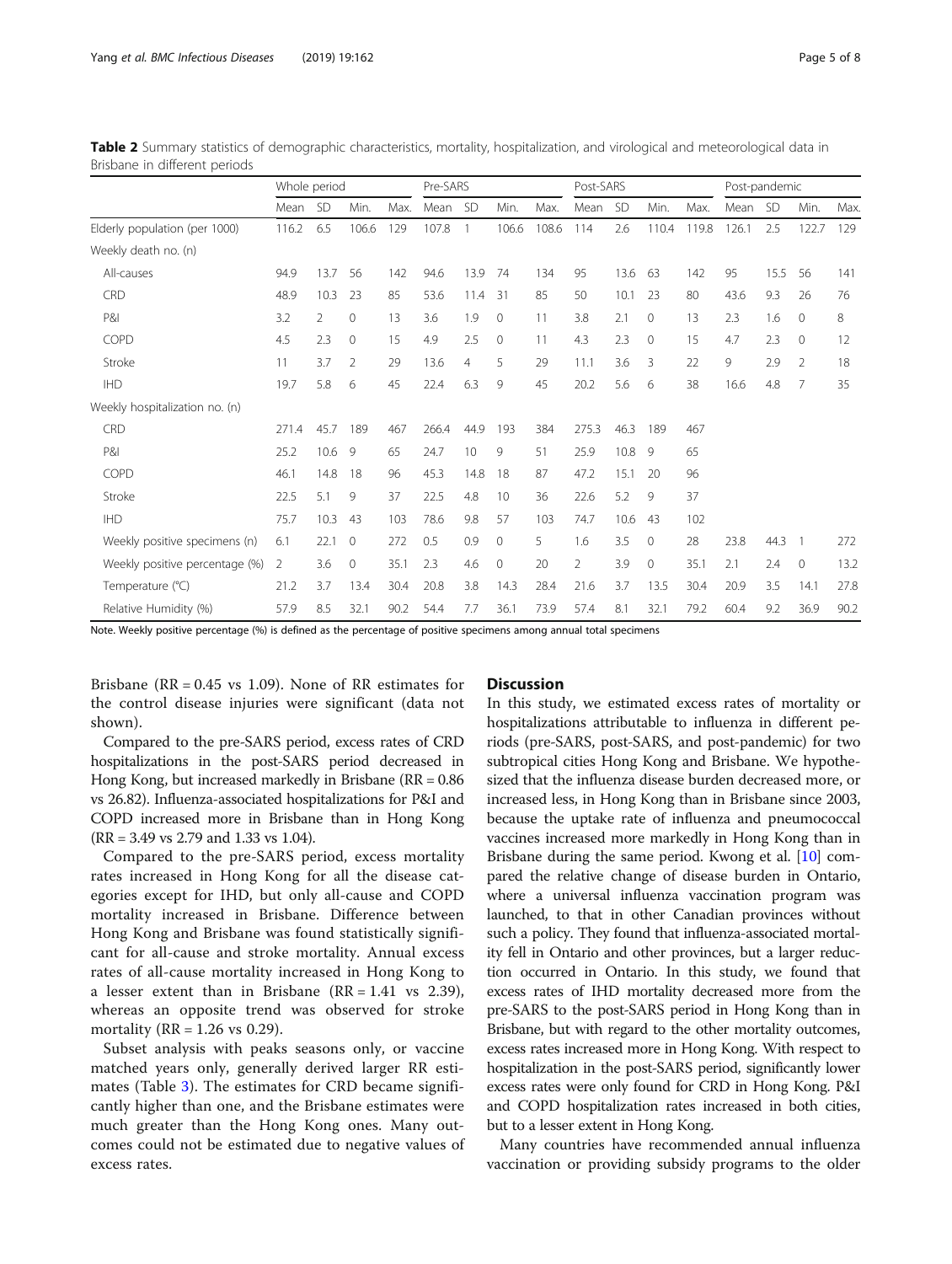<span id="page-5-0"></span>

| <b>Table 3</b> Rate ratio (RR) of excess mortality or hospitalization associated with influenza between the post-SARS and pre-SARS |
|------------------------------------------------------------------------------------------------------------------------------------|
| (reference) periods in Hong Kong and Brisbane; and the ratio of RR (RRR) between Hong Kong (HK) and Brisbane                       |

|                                       | Whole period |              |           |               |           | Peak seasons only aPeak seasons only a |           |               | Vaccine matched years onlybVaccine matched years onlyb |                |           |               |  |
|---------------------------------------|--------------|--------------|-----------|---------------|-----------|----------------------------------------|-----------|---------------|--------------------------------------------------------|----------------|-----------|---------------|--|
|                                       |              | Hong Kong    | Brisbane  |               |           | Hong Kong                              | Brisbane  |               | Hong Kong                                              |                | Brisbane  |               |  |
|                                       | <b>RR</b>    | 95% CI       | <b>RR</b> | 95% CI        | <b>RR</b> | 95% CI                                 | <b>RR</b> | 95% CI        | <b>RR</b>                                              | 95% CI         | <b>RR</b> | 95% CI        |  |
| Mortality Post-SARS vs Pre-SARS       |              |              |           |               |           |                                        |           |               |                                                        |                |           |               |  |
| All-causes                            | 1.22         | (1.10, 1.35) | 0.87      | (0.62, 1.21)  | 1.48      | (1.35, 1.63)                           | 0.93      | (0.72, 1.19)  | 2.62                                                   | (2.25, 3.05)   | 4.39      | (2.67, 7.22)  |  |
| CRD                                   | 0.90         | (0.80, 1.01) | 0.79      | (0.54, 1.15)  | 1.11      | (1.00, 1.23)                           | 3.54      | (2.23, 5.62)  | 1.25                                                   | (1.08, 1.45)   | 4.75      | (2.55, 8.83)  |  |
| P&I                                   | 2.50         | (2.00, 3.13) | <b>NE</b> |               | 1.26      | (1.06, 1.49)                           | <b>NE</b> |               | 1.53                                                   | (1.23, 1.91)   | <b>NE</b> |               |  |
| COPD                                  | 1.04         | (0.78, 1.38) | 1.03      | (0.44, 2.39)  | <b>NE</b> |                                        | 1.71      | (0.54, 5.37)  | <b>NE</b>                                              |                | 1.39      | (0.62, 3.13)  |  |
| Stroke                                | 0.74         | (0.50, 1.09) | 0.33      | (0.13, 0.80)  | <b>NE</b> |                                        | 0.31      | (0.14, 0.71)  | 1.18                                                   | (0.81, 1.71)   | 0.58      | (0.28, 1.20)  |  |
| <b>IHD</b>                            | 0.45         | (0.34, 0.58) | 1.09      | (0.62, 1.90)  | 0.48      | (0.40, 0.58)                           | 1.36      | (0.81, 2.27)  | 0.16                                                   | (0.11, 0.23)   | <b>NE</b> |               |  |
| Hospitalization Post-SARS vs Pre-SARS |              |              |           |               |           |                                        |           |               |                                                        |                |           |               |  |
| CRD                                   | 0.86         | (0.82, 0.91) | 26.82     | (9.56, 75.24) | 5.25      | (4.86, 5.68)                           | <b>NE</b> |               | 15.83                                                  | (13.50, 18.56) | 28.09     | (9.80, 80.53) |  |
| <b>P&amp;I</b>                        | 2.79         | (2.57, 3.03) | 3.49      | (1.96, 6.21)  | 5.18      | (4.74, 5.67)                           | <b>NE</b> |               | 6.37                                                   | (5.65, 7.19)   | 2.02      | (1.20, 3.40)  |  |
| COPD                                  | 1.04         | (0.96.1.14)  | 1.33      | (0.91, 1.93)  | 9.12      | (7.77, 10.71)                          | 1.35      | (0.96, 1.89)  | <b>NE</b>                                              |                | 1.10      | (0.76, 1.59)  |  |
| Stroke                                | 0.15         | (0.12, 0.19) | <b>NE</b> |               | 0.02      | (0.01, 0.05)                           | <b>NE</b> |               | <b>NE</b>                                              |                | <b>NE</b> |               |  |
| <b>IHD</b>                            | <b>NE</b>    |              | <b>NE</b> |               | <b>NE</b> |                                        | <b>NE</b> |               | <b>NE</b>                                              |                | <b>NE</b> |               |  |
| Mortality Post-pandemic vs Pre-SARS   |              |              |           |               |           |                                        |           |               |                                                        |                |           |               |  |
| All-causes                            | 1.41         | (1.28, 1.56) | 2.39      | (1.83, 3.12)  | 1.16      | (1.06, 1.28)                           | 2.06      | (1.67, 2.55)  | 2.96                                                   | (2.55, 3.44)   | 7.21      | (4.48, 11.62) |  |
| <b>CRD</b>                            | 1.16         | (1.04, 1.29) | 0.98      | (0.69, 1.38)  | 1.06      | (0.96, 1.18)                           | 4.10      | (2.61, 6.44)  | 1.48                                                   | (1.29, 1.71)   | 2.19      | (1.12, 4.27)  |  |
| P&I                                   | 2.44         | (1.95, 3.05) | <b>NE</b> |               | 1.51      | (1.28, 1.77)                           | <b>NE</b> |               | 1.69                                                   | (1.37, 2.09)   | <b>NE</b> |               |  |
| COPD                                  | 1.07         | (0.81, 1.41) | 1.75      | (0.83, 3.67)  | <b>NE</b> |                                        | 7.42      | (2.82, 19.54) | <b>NE</b>                                              |                | 1.86      | (0.87, 3.96)  |  |
| Stroke                                | 1.26         | (0.90, 1.77) | 0.29      | (0.12, 0.72)  | <b>NE</b> |                                        | 0.77      | (0.42, 1.39)  | 1.43                                                   | (1.01, 2.03)   | 0.43      | (0.20, 0.93)  |  |
| <b>IHD</b>                            | 0.74         | (0.59, 0.92) | <b>NE</b> |               | 0.34      | (0.27, 0.41)                           | <b>NE</b> |               | 0.40                                                   | (0.31, 0.51)   | <b>NE</b> |               |  |

Note: NE, not estimated due to negative estimates in annual excess rates.The p-value of the RRR of Hong Kong versus Brisbane was calculated from z-tests a Influenza peak season is January to July in Hong Kong, May to November in Brisbane

b The data of years 2003, 2004 and 2008 were excluded due to mismatch between vaccine composite and circulating influenza strains

population [\[18](#page-7-0)]. However, due to ethical concerns, a large body of knowledge on the effectiveness of influenza vaccine in the older population has been derived from observational studies, as few randomized controlled trials have been conducted in this high-risk population. A review by Goodwin et al. found that seroprotection and seroconversion achieved in the older population after vaccination was only 25–50% of vaccine response in younger adults [\[19\]](#page-7-0). A Cochrane review concluded that influenza vaccines were of limited effects, which could probably be explained by weak antibody response in the older population [[6](#page-7-0)]; however, in a recent reanalysis using the same data, Walter et al. made the opposite conclusion [\[20](#page-7-0)]. They estimated that influenza vaccine resulted in a 30% reduction in complications after influenza infections, 40% in influenza-like illnesses, and 50% in laboratory confirmed influenza infections, specifically during influenza epidemics. However, there is still an on-going debate on vaccine effectiveness in the older population. Our findings add some evidence of a decrease, or a slow increase, in influenza-associated disease burden among the older population, following a marked increase in influenza vaccine coverage at the population level. However, it should be noted that this effect could have been partially caused by an increase of pneumococcal vaccination at the same time. Given that the effectiveness of influenza vaccine is affected by many factors including pre-existing immunity, antigenic shift, and underlying condition, it is not surprising that we failed to find consistent and significant estimates. This also highlights the challenges of evaluating the benefits of vaccination at the population level, even in the most susceptible older populations.

A higher disease burden was found in both Hong Kong and Brisbane after 2003, which was consistent with the findings of our previous studies and others [[21,](#page-7-0) [22\]](#page-7-0). The potential explanation could be that H3N2 was more often predominant after 2003 and this subtype has been found associated with higher disease burden than H1N1 and B. The point estimates of RRs were sensitive to modeling parameters, and most had wide confidence intervals. This could be due to only a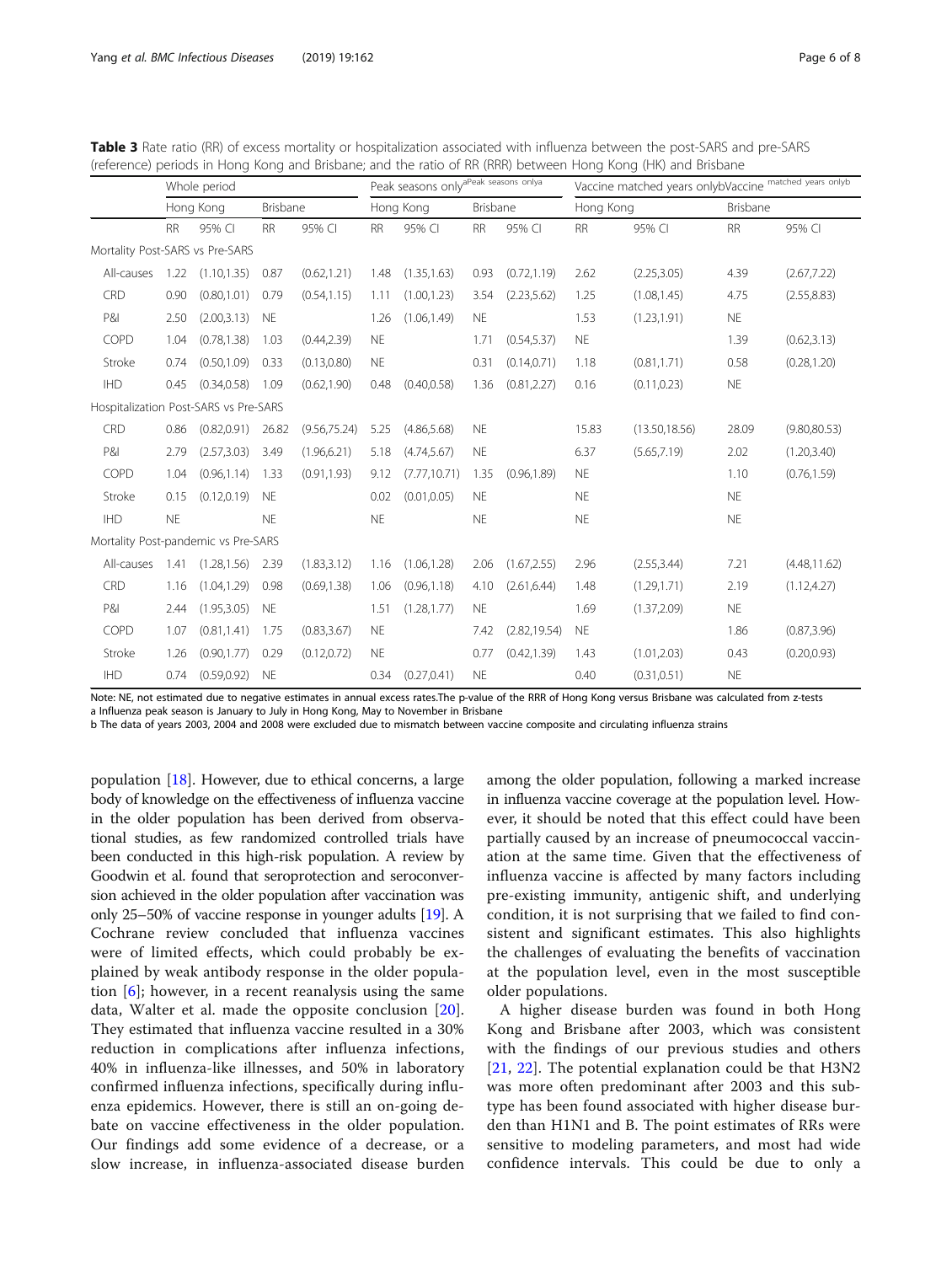<span id="page-6-0"></span>relatively small proportion of deaths or hospitalizations attributable to influenza. According to our previous studies, each year influenza is associated with nearly 1000 deaths and 10,000 hospitalizations in Hong Kong, accounting for only 3 and 1% of annual total deaths and hospitalizations, respectively [[22](#page-7-0)–[25\]](#page-7-0). Negative estimates of excess rates were occasionally derived from some disease outcomes, making it difficult to assess the relative increase/decrease between two cities. Relatively small counts in Brisbane could be the reason why we obtained extremely large or small point estimates for the post-SARS RR of CRD hospitalizations and the post-pandemic RR of stroke mortality in Brisbane; hence, these RRs need to be interpreted with caution. Unfortunately, good quality mortality, hospitalization, influenza surveillance and vaccination data are available in few subtropical countries/regions. Nevertheless, this study is the first to investigate the effectiveness of influenza and pneumococcal vaccination at the population level in warm climates, to our best knowledge.

There are several limitations in this study. First, ecological fallacy is unavoidable given the ecological study design. Individual vaccination status of those who have died or been hospitalized is unknown and the outcome variables are not specific to influenza. Nevertheless, we have used a previously validated modeling approach to estimate disease burden associated with influenza. Second, we assume that circulating influenza strains and pre-exisitng immunity at the population level are similar between Hong Kong and Brisbane. Therefore, a relative decrease (or less of an increase) in influenza-associated disease burden could reflect the effectiveness of influenza vaccination in terms of reducing adverse outcomes after influenza infections. This assumption may not hold, but there is also no strong evidence against it. Third, only two to five years of data were included in each study period, because influenza virology and hospitalization data prior to 2000 were not available in Hong Kong or Brisbane. Our model obtained some unstable points estimates, especially in the pre-SARS period, which could be due to the short time series and low counts. Last but not least, although we have carefully adjusted for seasonal trends, temperatures, and humidity in our models, there are many confounding factors that remain unadjusted for in this study, such as the prevalence of underlying condition, and difference in health-seeking behaviors between two older populations.

In conclusion, we found some but limited evidence that markedly increased rates of influenza and pneumococcal vaccination among the Hong Kong older people did lead to a reduction in their influenza disease burden. However, furture cohort studies with individual data are warranted to provide stronger evidence to support the promotion of influenza vaccination among the older population.

# Additional file

[Additional file 1:](https://doi.org/10.1186/s12879-019-3735-7) Appendix 1. Additional information on data sources and statistical analysis. Appendix 2. Study periods defined for Hong Kong and Brisbane. Appendix 3. Time series plots of weekly numbers of cause-specific mortality data of Hong Kong (black line) and Brisbane (gray line). **Appendix 4.** Time series plots of weekly numbers of hospital admissions of Hong Kong (black line) and Brisbane (gray line). Hospitalization data of Brisbane are not available in the post-pandemic period. Appendix 5. Time series plots of weekly mean temperature and relative humidity Hong Kong (black line) and Brisbane (gray line). Appendix 6. Annual excess rates of mortality and hospitalizations associated with influenza per 1000,000 population in Hong Kong and Brisbane, 2001–2012. (DOCX 484 kb)

#### Abbreviations

AER: Annual excess rate; CI: Confidence interval; COPD: Chronic obstructive pulmonary disease; CRD: Cardiorespiratory diseases; ER: Excess rates; IHD: Ischemic heart diseases; P&I: Pneumonia and influenza; RR: Rate ratio; SARS: Severe Acute Respiratory Syndrome

#### Acknowledgments

We thank the Census and Statistics Department, Hospital Authority of Hong Kong, Hong Kong Observatory, Australian Bureau of Meteorology, Australian Institute of Health and Welfare, Department of Health of the Australian Government, and Queensland Health Australia for providing the datasets used in this study.

### Funding

This study was supported by Health and Medical Research Fund (grant number:13121282), from the Research Fund Secretariat, Food and Health Bureau, the Government of the Hong Kong Special Administrative Region. The study sponsor was not involved in study design, data collection, analysis, and interpretation of data; nor in the writing of the report and in the decision to submit the paper for publication. The corresponding author had full access to all the data in the study and had final responsibility for the decision to submit for publication.

#### Availability of data and materials

Administrative permissions from the data providers were required to access the raw data provided by the Census and Statistics Department, Hospital Authority of Hong Kong, Australian Institute of Health and Welfare, Department of Health of the Australian Government, and Queensland Health Australia). Meteorological data are available at the websites of the Hong Kong Observatory and Australian Bureau of Meteorology. The R scripts used in this study are available from the corresponding author on request.

#### Authors' contributions

LY, CMW, SSSC, JSM and WBH designed the study and collected data. LY and KPC conducted data analysis and drafted the manuscript. SSSC, RJSM, TQT, ACAC and WBH interpreted the results and finalized manuscript. All the authors gave final approval of the version to be published.

#### Ethics approval and consent to participate

Because no personal data was collected, individual consent was not required. The ethical approval was obtained from the Institutional Review Board of the University of Hong Kong/Hospital Authority Hong Kong West Cluster (reference number UW13–421) and from the Departmental Research Committee of the School of Nursing, The Hong Kong Polytechnic University (reference number HSEARS20150612001).

#### Consent for publication

Not applicable.

### Competing interests

The authors declare that they have no competing interests.

### Publisher's Note

Springer Nature remains neutral with regard to jurisdictional claims in published maps and institutional affiliations.